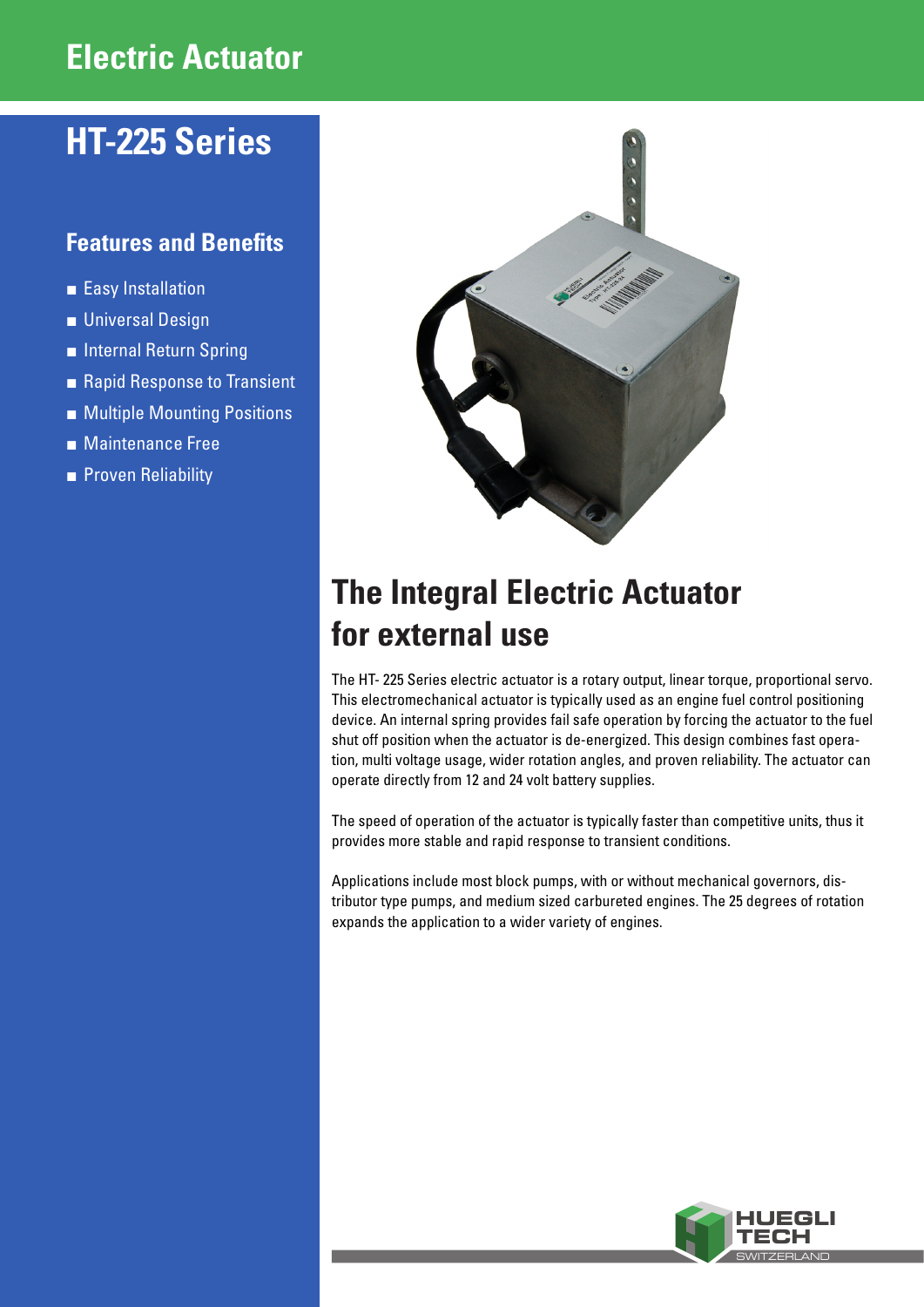## **Electric Actuator**

### HT-225 Series

### **Description**

The actuator is an electromagnetic servo device which can be integrated into a closed loop control system. An engine control system can be described as follows. An electrical signal is generated by a magnetic speed sensor which is proportional to engine speed. This signal is sent to the electronic speed control unit which compares it to the preset engine speed setting. If the magnetic Speed sensor signal and the preset engine speed setting are not equal, a change in current from the speed control unit to the actuator will change the magnetic force in the actuator.

The rotation of the actuator shaft will then adjust the fuel to the engine to cause the engine speed to be equal to the preset engine speed setting. Shaft rotation is proportional to the amount of actuator current and counterbalanced by the internal spring.

Since the design has no sliding parts and is totally sealed, outstanding reliability is achieved. A single compression spring is used to improve reliability. No maintenance is necessary.



# Diagram 1: Outline and Dimensions